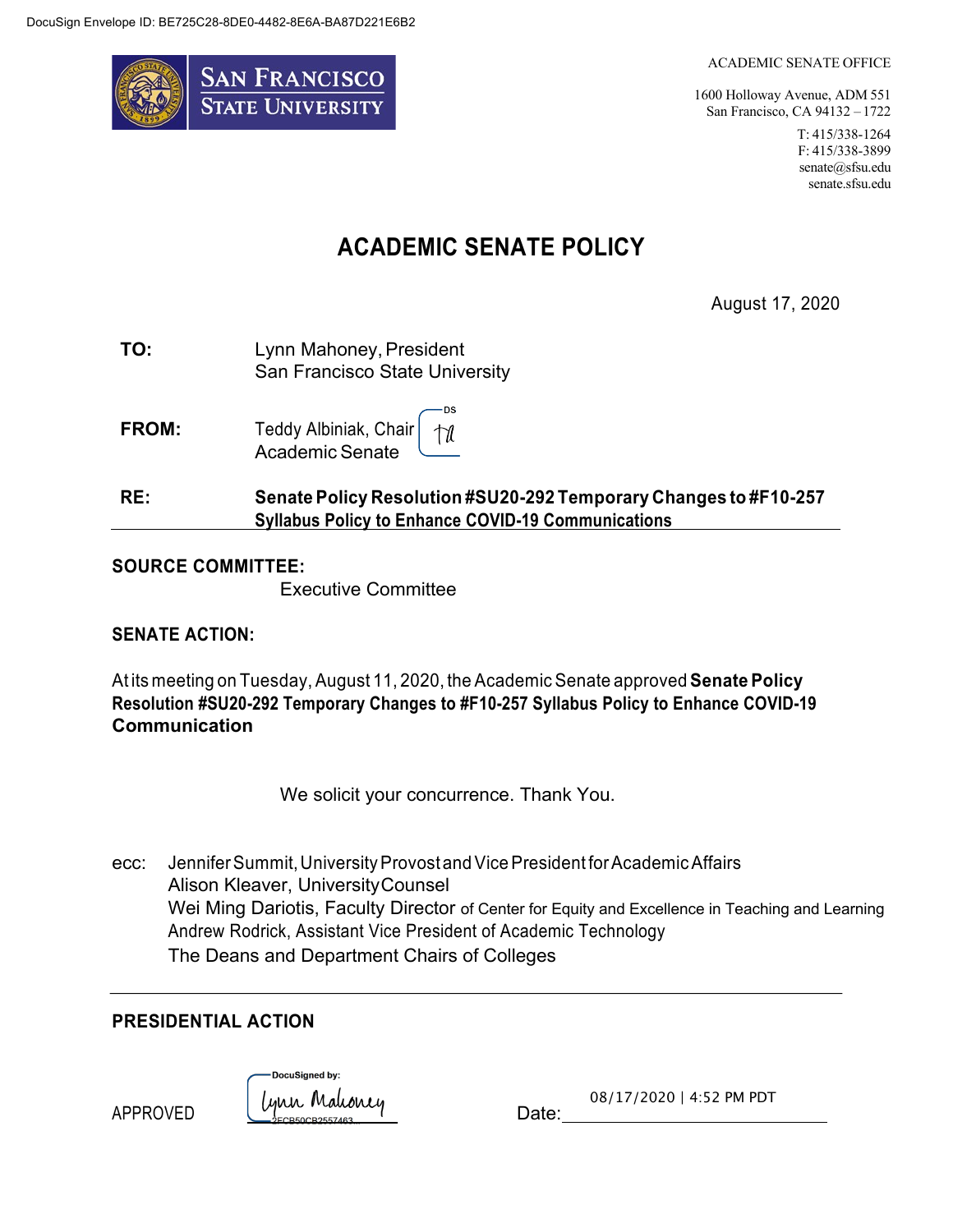

Policy # Supersedes: Senate Approval: Presidential Approval: *08/17/2020* Effective: Last Review: Next Review:

*S20-292 N/A*  08/11/2020 *Immediately* Summer 2020 Spring 2021

# **Policy Resolution: #SU20-292 Temporary Changes to #F10-257 Syllabus Policy to Enhance COVID-19 Communication**

#### RATIONALE:

*The health and wellness of the San Francisco State community is of the utmost importance. Information items to help maintain the safety of the campus community should be distributed in numerous ways to help support the "Gators helping Gators" campaign. We are calling for a temporary modification of Syllabus policy (#F10-257) for Fall 2020 and we call for this to be extended into Spring 2021 if the situation remains the same.*

| <b>WHEREAS</b>  | The Fall Planning Committee and partners from around the university have been<br>working diligently throughout the summer to prepare for remote distance<br>learning and the small number of classes with face-to-face components, and;                                                  |
|-----------------|------------------------------------------------------------------------------------------------------------------------------------------------------------------------------------------------------------------------------------------------------------------------------------------|
| <b>WHEREAS</b>  | information is critical to the health and well-being of the campus community,<br>and                                                                                                                                                                                                     |
| <b>WHEREAS</b>  | syllabi, iLearn, and other online websites are critical platforms for campus<br>communication; therefore be it                                                                                                                                                                           |
| <b>RESOLVED</b> | that the statement in Appendix A be required in the syllabi of all courses with<br>face-to-face components and considered in all other courses starting in the Fall<br>2020 semester and continuing as long as COVID-19 continues to impact the SF<br>State community; and be it further |
| <b>RESOLVED</b> | that the above information should be included in iLearn banner sites and<br>department webpages; and be it further                                                                                                                                                                       |
| <b>RESOLVED</b> | we solicit the President's concurrence with this temporary modification; and be it<br>further                                                                                                                                                                                            |
| <b>RESOLVED</b> | that this be communicated to the Center for Equity and Excellence in Teaching<br>and Learning (CEETL), Deans, Academic Technology and department chairs<br>for further dissemination to faculty, staff and/or students.                                                                  |